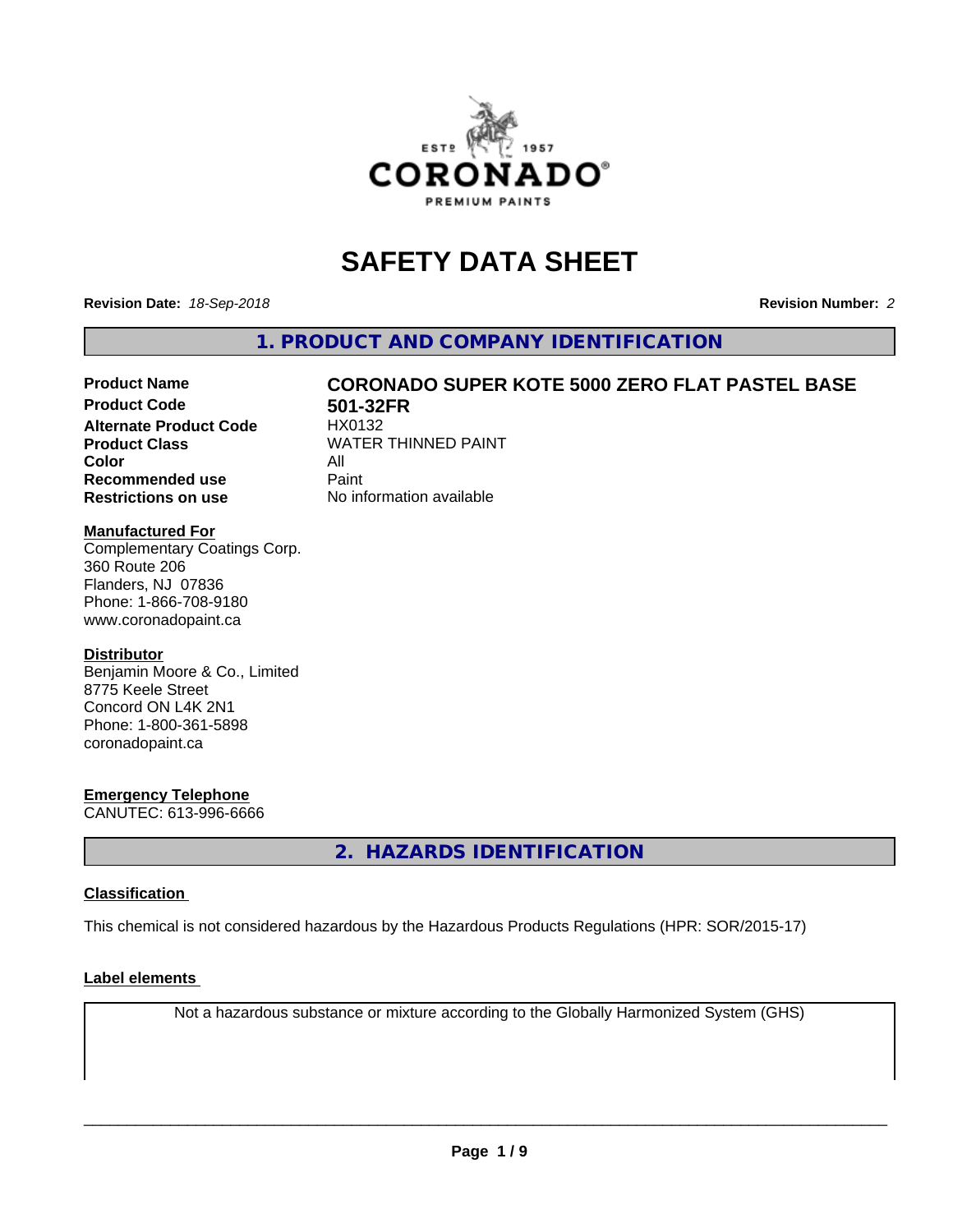**Appearance** liquid **Odor 11 Odor 11 Odor 11 Odor 11 Odor 11 Odor 11 Odor 11 Odor 11 Odor 11 Odor 11 Odor 11 Odor 11 Odor 11 Odor 11 Odor 11 Odor 11 Odor 11 Odor 11**

**Other information**

No information available

# **3. COMPOSITION INFORMATION ON COMPONENTS**

\_\_\_\_\_\_\_\_\_\_\_\_\_\_\_\_\_\_\_\_\_\_\_\_\_\_\_\_\_\_\_\_\_\_\_\_\_\_\_\_\_\_\_\_\_\_\_\_\_\_\_\_\_\_\_\_\_\_\_\_\_\_\_\_\_\_\_\_\_\_\_\_\_\_\_\_\_\_\_\_\_\_\_\_\_\_\_\_\_\_\_\_\_

| <b>Chemical name</b> | CAS No.    | Weight-%               |
|----------------------|------------|------------------------|
| ∟imestone            | 1317-65-3  | .30%<br>$10 -$         |
| Titanium dioxide     | 13463-67-7 | 10%<br>$\mathcal{D}$ – |
| Diatomaceous earth   | 61790-53-2 | $-5%$                  |

|                                                                        | 4. FIRST AID MEASURES                                                                                           |
|------------------------------------------------------------------------|-----------------------------------------------------------------------------------------------------------------|
| <b>General Advice</b>                                                  | No hazards which require special first aid measures.                                                            |
| <b>Eye Contact</b>                                                     | Rinse thoroughly with plenty of water for at least 15<br>minutes and consult a physician.                       |
| <b>Skin Contact</b>                                                    | Wash off immediately with soap and plenty of water while<br>removing all contaminated clothes and shoes.        |
| <b>Inhalation</b>                                                      | Move to fresh air. If symptoms persist, call a physician.                                                       |
| Ingestion                                                              | Clean mouth with water and afterwards drink plenty of<br>water. Consult a physician if necessary.               |
| <b>Most Important Symptoms/Effects</b>                                 | None known.                                                                                                     |
| <b>Notes To Physician</b>                                              | Treat symptomatically.                                                                                          |
|                                                                        | 5. FIRE-FIGHTING MEASURES                                                                                       |
| <b>Suitable Extinguishing Media</b>                                    | Use extinguishing measures that are appropriate to local<br>circumstances and the surrounding environment.      |
| <b>Protective Equipment And Precautions For</b><br><b>Firefighters</b> | As in any fire, wear self-contained breathing apparatus<br>pressure-demand, MSHA/NIOSH (approved or equivalent) |

pressure-demand, MSHA/NIOSH (approved or equivalent) and full protective gear.

**Specific Hazards Arising From The Chemical Closed containers may rupture if exposed to fire or** extreme heat.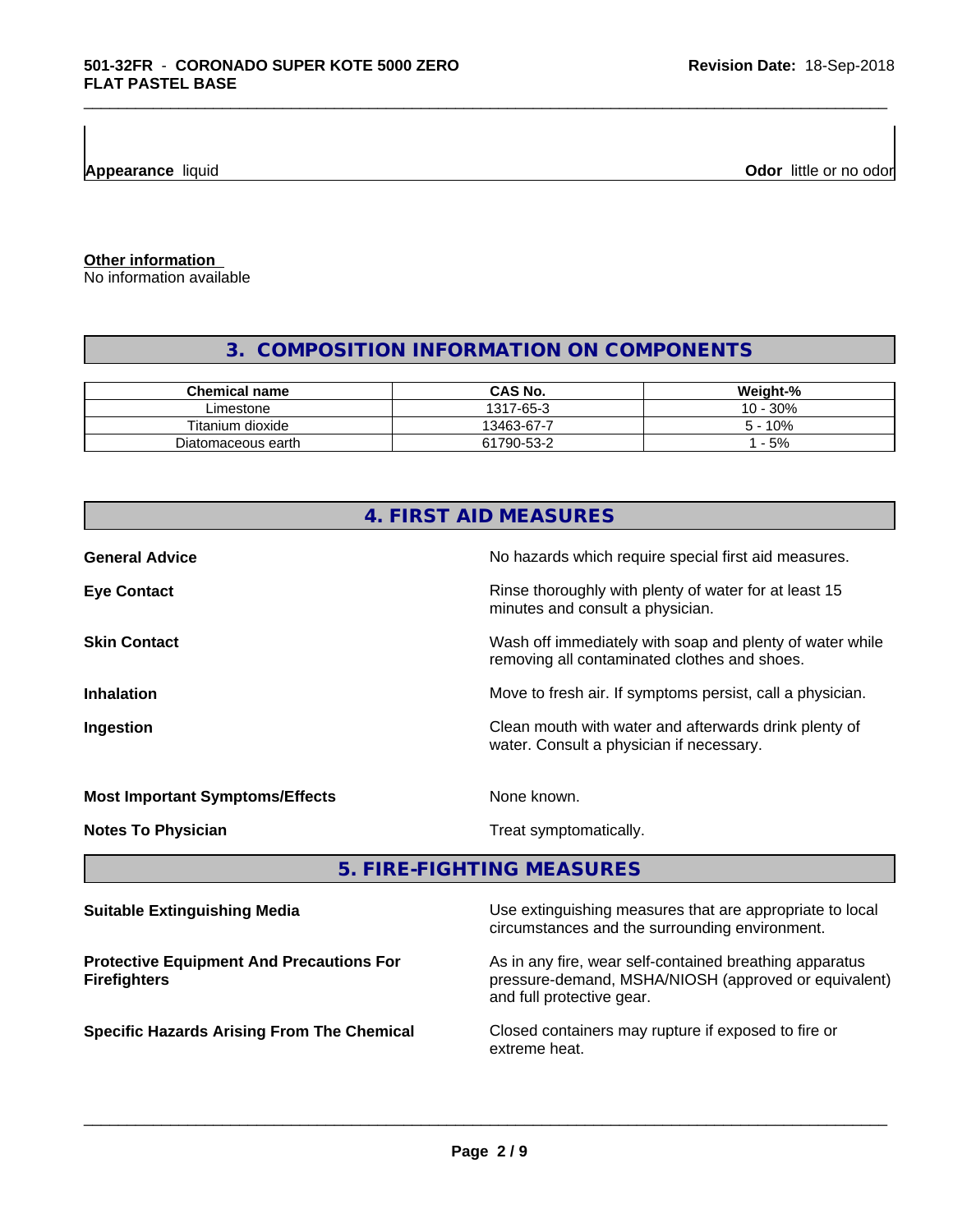| <b>Sensitivity To Mechanical Impact</b>                                          |                        | No                                                 |                                |
|----------------------------------------------------------------------------------|------------------------|----------------------------------------------------|--------------------------------|
| <b>Sensitivity To Static Discharge</b>                                           |                        | No                                                 |                                |
| <b>Flash Point Data</b><br>Flash Point (°F)<br>Flash Point (°C)<br><b>Method</b> |                        | Not applicable<br>Not applicable<br>Not applicable |                                |
| <b>Flammability Limits In Air</b>                                                |                        |                                                    |                                |
| Lower flammability limit:<br><b>Upper flammability limit:</b>                    |                        | Not applicable<br>Not applicable                   |                                |
| <b>NFPA</b><br>Health: 1                                                         | <b>Flammability: 0</b> | <b>Instability: 0</b>                              | <b>Special: Not Applicable</b> |
| <b>NFPA Legend</b>                                                               |                        |                                                    |                                |

\_\_\_\_\_\_\_\_\_\_\_\_\_\_\_\_\_\_\_\_\_\_\_\_\_\_\_\_\_\_\_\_\_\_\_\_\_\_\_\_\_\_\_\_\_\_\_\_\_\_\_\_\_\_\_\_\_\_\_\_\_\_\_\_\_\_\_\_\_\_\_\_\_\_\_\_\_\_\_\_\_\_\_\_\_\_\_\_\_\_\_\_\_

- 0 Not Hazardous
- 1 Slightly
- 2 Moderate
- 3 High
- 4 Severe

*The ratings assigned are only suggested ratings, the contractor/employer has ultimate responsibilities for NFPA ratings where this system is used.*

*Additional information regarding the NFPA rating system is available from the National Fire Protection Agency (NFPA) at www.nfpa.org.*

# **6. ACCIDENTAL RELEASE MEASURES**

| <b>Personal Precautions</b>      | Avoid contact with skin, eyes and clothing. Ensure<br>adequate ventilation.                          |
|----------------------------------|------------------------------------------------------------------------------------------------------|
| <b>Other Information</b>         | Prevent further leakage or spillage if safe to do so.                                                |
| <b>Environmental precautions</b> | See Section 12 for additional Ecological Information.                                                |
| <b>Methods for Cleaning Up</b>   | Soak up with inert absorbent material. Sweep up and<br>shovel into suitable containers for disposal. |

**7. HANDLING AND STORAGE**

Handling **Handling Avoid contact with skin, eyes and clothing. Avoid breathing Handling** vapors, spray mists or sanding dust. In case of insufficient ventilation, wear suitable respiratory equipment. **Storage Keep container tightly closed. Keep out of the reach of the reach of the reach of the reach of the reach of the reach of the reach of the reach of the reach of the reach of the reach of the reach of the reach of** children. **Incompatible Materials Incompatible Materials No information available** 

# **8. EXPOSURE CONTROLS/PERSONAL PROTECTION**

**Exposure Limits**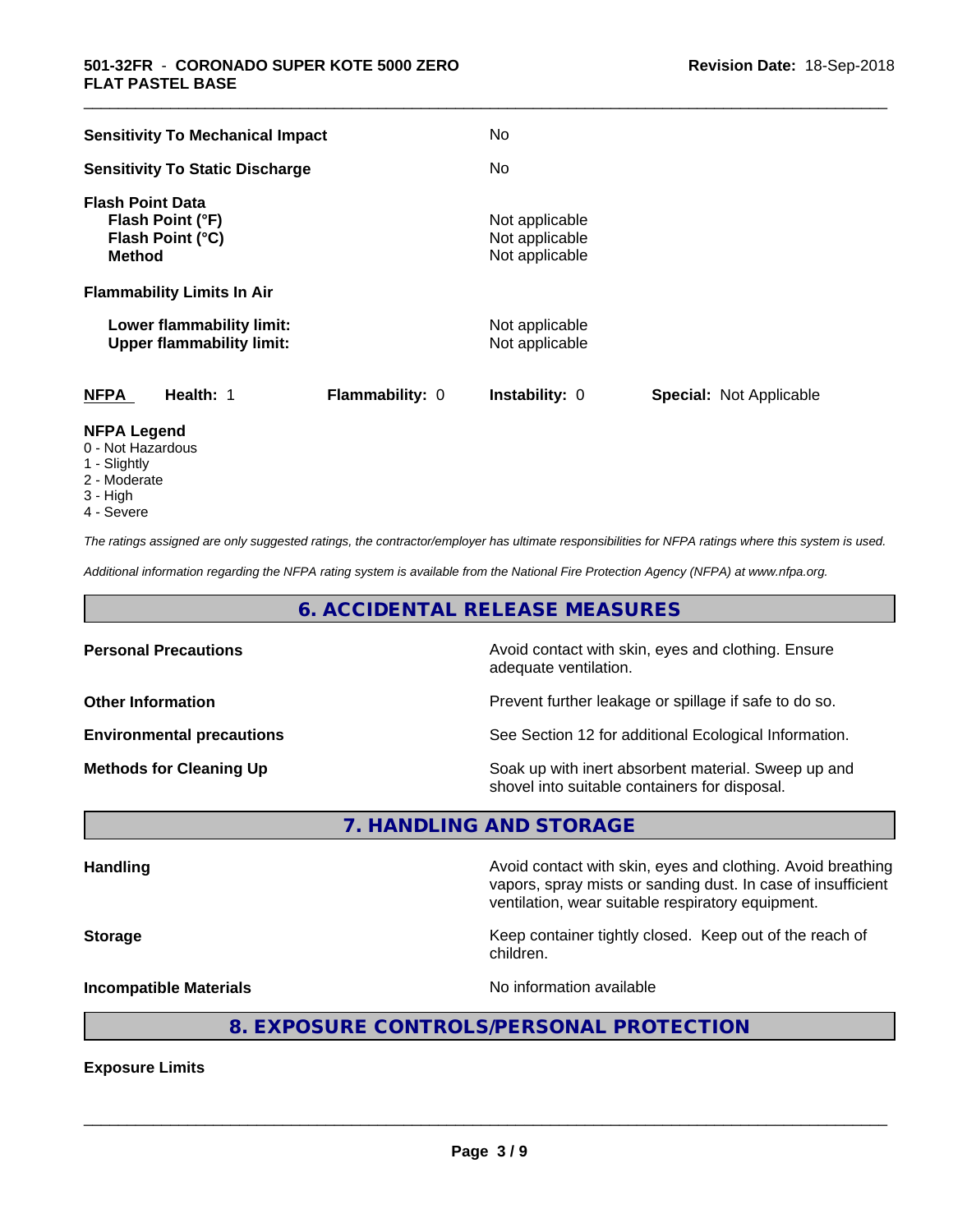| <b>Chemical name</b> | <b>ACGIH TLV</b>  | <b>Alberta</b>    | <b>British Columbia</b>     | Ontario           | Quebec                       |
|----------------------|-------------------|-------------------|-----------------------------|-------------------|------------------------------|
| Limestone            | N/E               | 10 mg/m $3$ - TWA | 10 mg/m $3$ - TWA           | N/E               | 10 mg/m <sup>3</sup> - TWAEV |
|                      |                   |                   | $3 \text{ mg/m}^3$ - TWA    |                   |                              |
|                      |                   |                   | $20 \text{ mg/m}^3$ - STEL  |                   |                              |
| Titanium dioxide     | 10 mg/m $3$ - TWA | 10 mg/m $3$ - TWA | 10 mg/m $3$ - TWA           | 10 mg/m $3$ - TWA | 10 mg/m $3$ - TWAEV          |
|                      |                   |                   | $3 \text{ ma/m}^3$ - TWA    |                   |                              |
| Diatomaceous earth   | N/E               | N/E               | $4 \text{ mg/m}^3$ - TWA    | N/E               | 6 mg/m <sup>3</sup> - TWAEV  |
|                      |                   |                   | 1.5 mg/m <sup>3</sup> - TWA |                   |                              |

\_\_\_\_\_\_\_\_\_\_\_\_\_\_\_\_\_\_\_\_\_\_\_\_\_\_\_\_\_\_\_\_\_\_\_\_\_\_\_\_\_\_\_\_\_\_\_\_\_\_\_\_\_\_\_\_\_\_\_\_\_\_\_\_\_\_\_\_\_\_\_\_\_\_\_\_\_\_\_\_\_\_\_\_\_\_\_\_\_\_\_\_\_

#### **Legend**

ACGIH - American Conference of Governmental Industrial Hygienists Alberta - Alberta Occupational Exposure Limits British Columbia - British Columbia Occupational Exposure Limits Ontario - Ontario Occupational Exposure Limits Quebec - Quebec Occupational Exposure Limits N/E - Not established

#### **Personal Protective Equipment**

**Engineering Measures Ensure adequate ventilation, especially in confined areas.** 

**Eye/Face Protection Safety glasses with side-shields. Skin Protection Protection** Protective gloves and impervious clothing. **Respiratory Protection In case of insufficient ventilation wear suitable respiratory** equipment.

**Hygiene Measures Avoid contact with skin, eyes and clothing. Remove and Hygiene Measures** and clothing. Remove and wash contaminated clothing before re-use. Wash thoroughly after handling.

# **9. PHYSICAL AND CHEMICAL PROPERTIES**

**Appearance** liquid **Odor** little or no odor **Odor Threshold**<br> **Odor Threshold**<br> **No information available**<br>
10.9 - 11.3 **Density (Ibs/gal) Specific Gravity** 1.30 - 1.35 **pH** No information available **Viscosity (cps)** No information available **Solubility(ies)** No information available in the solution of the solution of the solution available in the solution of the solution of the solution of the solution of the solution of the solution of the solution of the so **Water solubility Water solubility Water solubility Water solubility Water solution Evaporation Rate Evaporation Rate No information available Vapor pressure @20 °C (kPa)** No information available **Vapor density**<br> **We Solids**<br>
We Solids
2019<br>
2019<br>
2019<br>
2019<br>
2019<br>
2019<br>
2019<br>
2019<br>
2019<br>
2019 Wt. % Solids **Vol. % Solids** 25 - 35 **Wt. % Volatiles** 50 - 60<br> **Vol. % Volatiles** 65 - 75 **Vol. % Volatiles VOC Regulatory Limit (g/L)** < 5 **Boiling Point (°F)** 212 **Boiling Point (°C) Freezing Point (°F)** 32 **Freezing Point (°C)** 0 **Flash Point (°F) Flash Point (°C)** Not applicable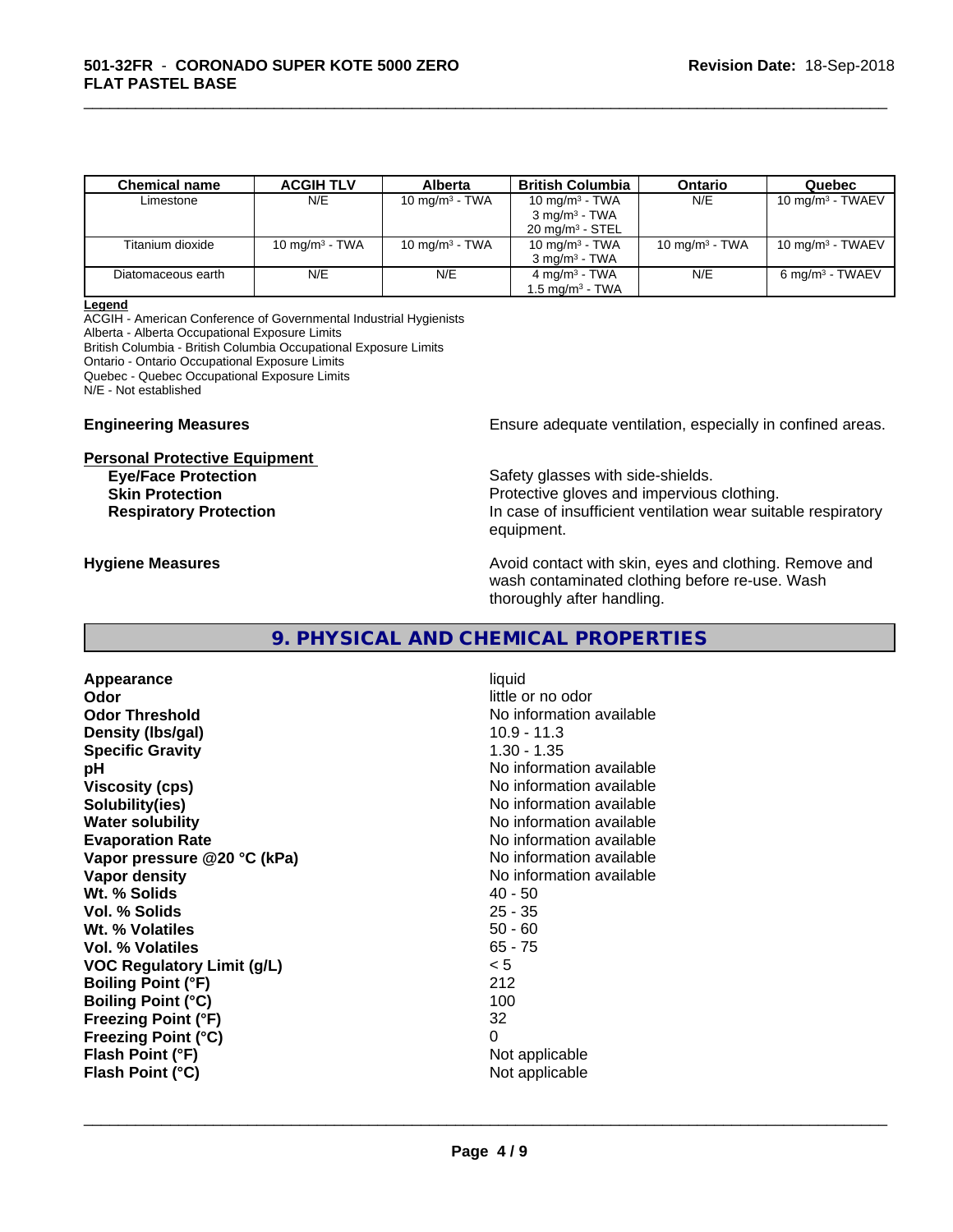**Method** Not applicable **Flammability (solid, gas)** Not applicable<br>
Upper flammability limit:<br>
Not applicable **Upper flammability limit:**<br> **Lower flammability limit:**<br>
Not applicable<br>
Not applicable **Lower flammability limit:**<br> **Autoignition Temperature (°F)**<br>
Mo information available Autoignition Temperature (°F)<br>
Autoignition Temperature (°C)<br>
No information available **Autoignition Temperature (°C) Decomposition Temperature (°F)** No information available<br> **Decomposition Temperature (°C)** No information available **Decomposition Temperature (°C)**<br>Partition coefficient

**No information available** 

\_\_\_\_\_\_\_\_\_\_\_\_\_\_\_\_\_\_\_\_\_\_\_\_\_\_\_\_\_\_\_\_\_\_\_\_\_\_\_\_\_\_\_\_\_\_\_\_\_\_\_\_\_\_\_\_\_\_\_\_\_\_\_\_\_\_\_\_\_\_\_\_\_\_\_\_\_\_\_\_\_\_\_\_\_\_\_\_\_\_\_\_\_

### **10. STABILITY AND REACTIVITY**

| <b>Reactivity</b>                         | Not Applicable                           |
|-------------------------------------------|------------------------------------------|
| <b>Chemical Stability</b>                 | Stable under normal conditions.          |
| <b>Conditions to avoid</b>                | Prevent from freezing.                   |
| <b>Incompatible Materials</b>             | No materials to be especially mentioned. |
| <b>Hazardous Decomposition Products</b>   | None under normal use.                   |
| <b>Possibility of hazardous reactions</b> | None under normal conditions of use.     |

# **11. TOXICOLOGICAL INFORMATION**

| <b>Product Information</b> |                                          |  |
|----------------------------|------------------------------------------|--|
|                            | Information on likely routes of exposure |  |

**Acute Toxicity** 

**Principal Routes of Exposure Exposure** Eye contact, skin contact and inhalation.

**Product Information Information Information No information available** 

 $\overline{\phantom{a}}$  ,  $\overline{\phantom{a}}$  ,  $\overline{\phantom{a}}$  ,  $\overline{\phantom{a}}$  ,  $\overline{\phantom{a}}$  ,  $\overline{\phantom{a}}$  ,  $\overline{\phantom{a}}$  ,  $\overline{\phantom{a}}$  ,  $\overline{\phantom{a}}$  ,  $\overline{\phantom{a}}$  ,  $\overline{\phantom{a}}$  ,  $\overline{\phantom{a}}$  ,  $\overline{\phantom{a}}$  ,  $\overline{\phantom{a}}$  ,  $\overline{\phantom{a}}$  ,  $\overline{\phantom{a}}$ 

#### **Symptoms related to the physical,chemical and toxicological characteristics**

| <b>Symptoms</b>                                                                            | No information available |
|--------------------------------------------------------------------------------------------|--------------------------|
| Delayed and immediate effects as well as chronic effects from short and long-term exposure |                          |

| Eye contact                  | May cause slight irritation                                                                                     |
|------------------------------|-----------------------------------------------------------------------------------------------------------------|
| <b>Skin contact</b>          | Substance may cause slight skin irritation. Prolonged or<br>repeated contact may dry skin and cause irritation. |
| <b>Inhalation</b>            | May cause irritation of respiratory tract.                                                                      |
| Ingestion                    | Ingestion may cause gastrointestinal irritation, nausea,<br>vomiting and diarrhea.                              |
| <b>Sensitization</b>         | No information available.                                                                                       |
| <b>Neurological Effects</b>  | No information available.                                                                                       |
| <b>Mutagenic Effects</b>     | No information available.                                                                                       |
| <b>Reproductive Effects</b>  | No information available.                                                                                       |
| <b>Developmental Effects</b> | No information available.                                                                                       |
| <b>Target organ effects</b>  | No information available.                                                                                       |
|                              |                                                                                                                 |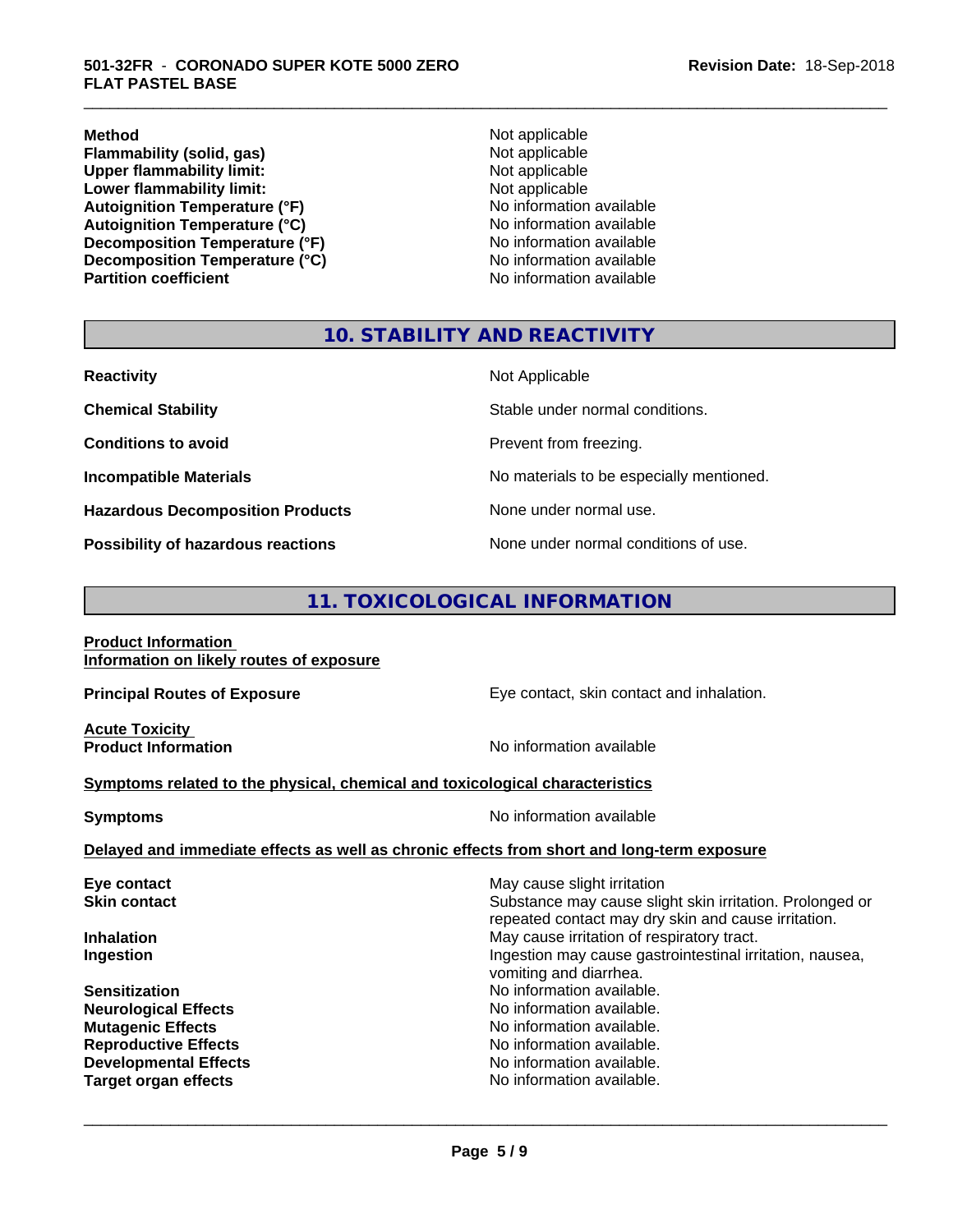#### **STOT - single exposure**<br> **STOT - repeated exposure**<br> **STOT - repeated exposure**<br> **No information available. STOT - repeated exposure and intervalse in the STOT - repeated exposure notation no No** information available. **Other adverse effects Aspiration Hazard Aspiration Hazard No information available.**

\_\_\_\_\_\_\_\_\_\_\_\_\_\_\_\_\_\_\_\_\_\_\_\_\_\_\_\_\_\_\_\_\_\_\_\_\_\_\_\_\_\_\_\_\_\_\_\_\_\_\_\_\_\_\_\_\_\_\_\_\_\_\_\_\_\_\_\_\_\_\_\_\_\_\_\_\_\_\_\_\_\_\_\_\_\_\_\_\_\_\_\_\_

#### **Numerical measures of toxicity**

#### **The following values are calculated based on chapter 3.1 of the GHS document**

**ATEmix (oral)** 22530 mg/kg

#### **Component Information**

Titanium dioxide LD50 Oral: > 10000 mg/kg (Rat)

#### **Chronic Toxicity**

#### **Carcinogenicity**

*The information below indicateswhether each agency has listed any ingredient as a carcinogen:.*

| <b>Chemical</b><br>name | IARC                                   | <b>NTP</b> |
|-------------------------|----------------------------------------|------------|
|                         | 2B<br>Carcinogen<br>Human<br>ossible ' |            |
| Titanium<br>dioxide     |                                        |            |

• Although IARC has classified titanium dioxide as possibly carcinogenic to humans (2B), their summary concludes: "No significant exposure to titanium dioxide is thought to occur during the use of products in which titanium dioxide is bound to other materials, such as paint."

#### **Legend**

IARC - International Agency for Research on Cancer NTP - National Toxicity Program OSHA - Occupational Safety & Health Administration

**12. ECOLOGICAL INFORMATION**

#### **Ecotoxicity Effects**

The environmental impact of this product has not been fully investigated.

#### **Product Information**

#### **Acute Toxicity to Fish**

No information available

#### **Acute Toxicity to Aquatic Invertebrates**

No information available

#### **Acute Toxicity to Aquatic Plants**

No information available

#### **Persistence / Degradability**

No information available.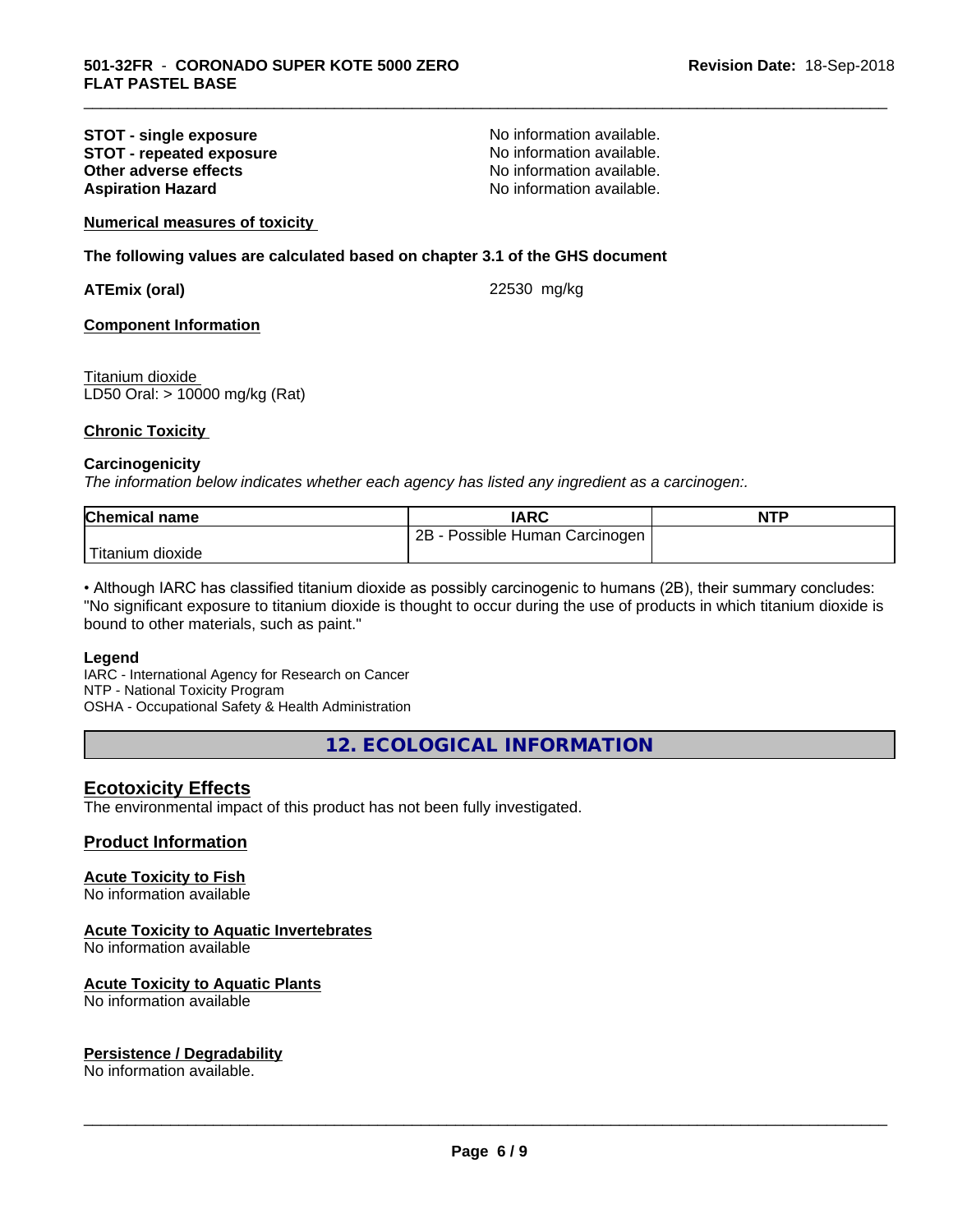# **Bioaccumulation**

No information available.

### **Mobility in Environmental Media**

No information available.

#### **Ozone**

No information available

#### **Component Information**

#### **Acute Toxicity to Fish**

Titanium dioxide  $LC50:$  > 1000 mg/L (Fathead Minnow - 96 hr.)

#### **Acute Toxicity to Aquatic Invertebrates**

No information available

#### **Acute Toxicity to Aquatic Plants**

No information available

# **13. DISPOSAL CONSIDERATIONS**

Waste Disposal Method **Dispose of in accordance with federal, state, provincial,** and local regulations. Local requirements may vary, consult your sanitation department or state-designated environmental protection agency for more disposal options.

**14. TRANSPORT INFORMATION**

**TDG** Not regulated

\_\_\_\_\_\_\_\_\_\_\_\_\_\_\_\_\_\_\_\_\_\_\_\_\_\_\_\_\_\_\_\_\_\_\_\_\_\_\_\_\_\_\_\_\_\_\_\_\_\_\_\_\_\_\_\_\_\_\_\_\_\_\_\_\_\_\_\_\_\_\_\_\_\_\_\_\_\_\_\_\_\_\_\_\_\_\_\_\_\_\_\_\_

**ICAO / IATA** Not regulated

**IMDG / IMO** Not regulated

 $\overline{\phantom{a}}$  ,  $\overline{\phantom{a}}$  ,  $\overline{\phantom{a}}$  ,  $\overline{\phantom{a}}$  ,  $\overline{\phantom{a}}$  ,  $\overline{\phantom{a}}$  ,  $\overline{\phantom{a}}$  ,  $\overline{\phantom{a}}$  ,  $\overline{\phantom{a}}$  ,  $\overline{\phantom{a}}$  ,  $\overline{\phantom{a}}$  ,  $\overline{\phantom{a}}$  ,  $\overline{\phantom{a}}$  ,  $\overline{\phantom{a}}$  ,  $\overline{\phantom{a}}$  ,  $\overline{\phantom{a}}$ 

**15. REGULATORY INFORMATION**

### **International Inventories**

| <b>TSCA: United States</b> | Yes · |
|----------------------------|-------|
| <b>DSL: Canada</b>         | Yes · |

- All components are listed or exempt. - All components are listed or exempt.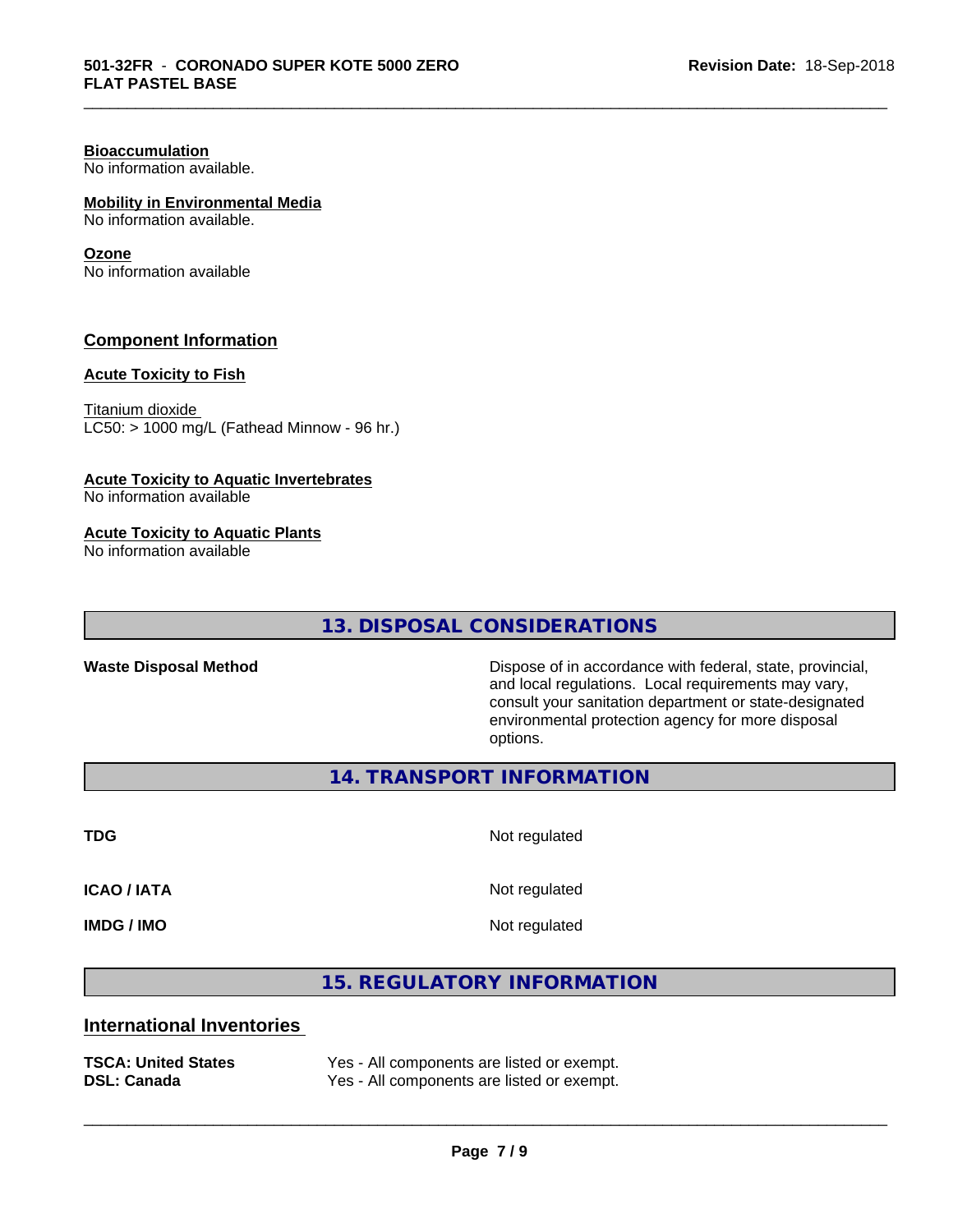# **National Pollutant Release Inventory (NPRI)**

#### **NPRI Parts 1- 4**

This product contains the following Parts 1-4 NPRI chemicals:

*None*

#### **NPRI Part 5**

This product contains the following NPRI Part 5 Chemicals:

*None*

#### **WHMIS Regulatory Status**

This product has been classified in accordance with the hazard criteria of the Hazardous Products Regulations (HPR) and the SDS contains all the information required by the HPR.

\_\_\_\_\_\_\_\_\_\_\_\_\_\_\_\_\_\_\_\_\_\_\_\_\_\_\_\_\_\_\_\_\_\_\_\_\_\_\_\_\_\_\_\_\_\_\_\_\_\_\_\_\_\_\_\_\_\_\_\_\_\_\_\_\_\_\_\_\_\_\_\_\_\_\_\_\_\_\_\_\_\_\_\_\_\_\_\_\_\_\_\_\_

| <b>16. OTHER INFORMATION</b> |           |                                                                            |                      |          |  |
|------------------------------|-----------|----------------------------------------------------------------------------|----------------------|----------|--|
|                              |           |                                                                            |                      |          |  |
| HMIS -                       | Health: 1 | <b>Flammability: 0</b>                                                     | <b>Reactivity: 0</b> | $PPE: -$ |  |
|                              |           |                                                                            |                      |          |  |
| <b>HMIS Legend</b>           |           |                                                                            |                      |          |  |
| 0 - Minimal Hazard           |           |                                                                            |                      |          |  |
| 1 - Slight Hazard            |           |                                                                            |                      |          |  |
| 2 - Moderate Hazard          |           |                                                                            |                      |          |  |
| 3 - Serious Hazard           |           |                                                                            |                      |          |  |
| 4 - Severe Hazard            |           |                                                                            |                      |          |  |
| * - Chronic Hazard           |           |                                                                            |                      |          |  |
|                              |           | X - Consult your supervisor or S.O.P. for "Special" handling instructions. |                      |          |  |

*Note: The PPE rating has intentionally been left blank. Choose appropriate PPE that will protect employees from the hazards the material will present under the actual normal conditions of use.*

*Caution: HMISÒ ratings are based on a 0-4 rating scale, with 0 representing minimal hazards or risks, and 4 representing significant hazards or risks. Although HMISÒ ratings are not required on MSDSs under 29 CFR 1910.1200, the preparer, has chosen to provide them. HMISÒ ratings are to be used only in conjunction with a fully implemented HMISÒ program by workers who have received appropriate HMISÒ training. HMISÒ is a registered trade and service mark of the NPCA. HMISÒ materials may be purchased exclusively from J. J. Keller (800) 327-6868.*

 **WARNING!** If you scrape, sand, or remove old paint, you may release lead dust. LEAD IS TOXIC. EXPOSURE TO LEAD DUST CAN CAUSE SERIOUS ILLNESS, SUCH AS BRAIN DAMAGE, ESPECIALLY IN CHILDREN. PREGNANT WOMEN SHOULD ALSO AVOID EXPOSURE.Wear a NIOSH approved respirator to control lead exposure. Clean up carefully with a HEPA vacuum and a wet mop. Before you start, find out how to protect yourself and your family by logging onto Health Canada @

http://www.hc-sc.gc.ca/ewh-semt/contaminants/lead-plomb/asked\_questions-questions\_posees-eng.php.

**Prepared By** Product Stewardship Department Benjamin Moore & Co. 101 Paragon Drive Montvale, NJ 07645 800-225-5554